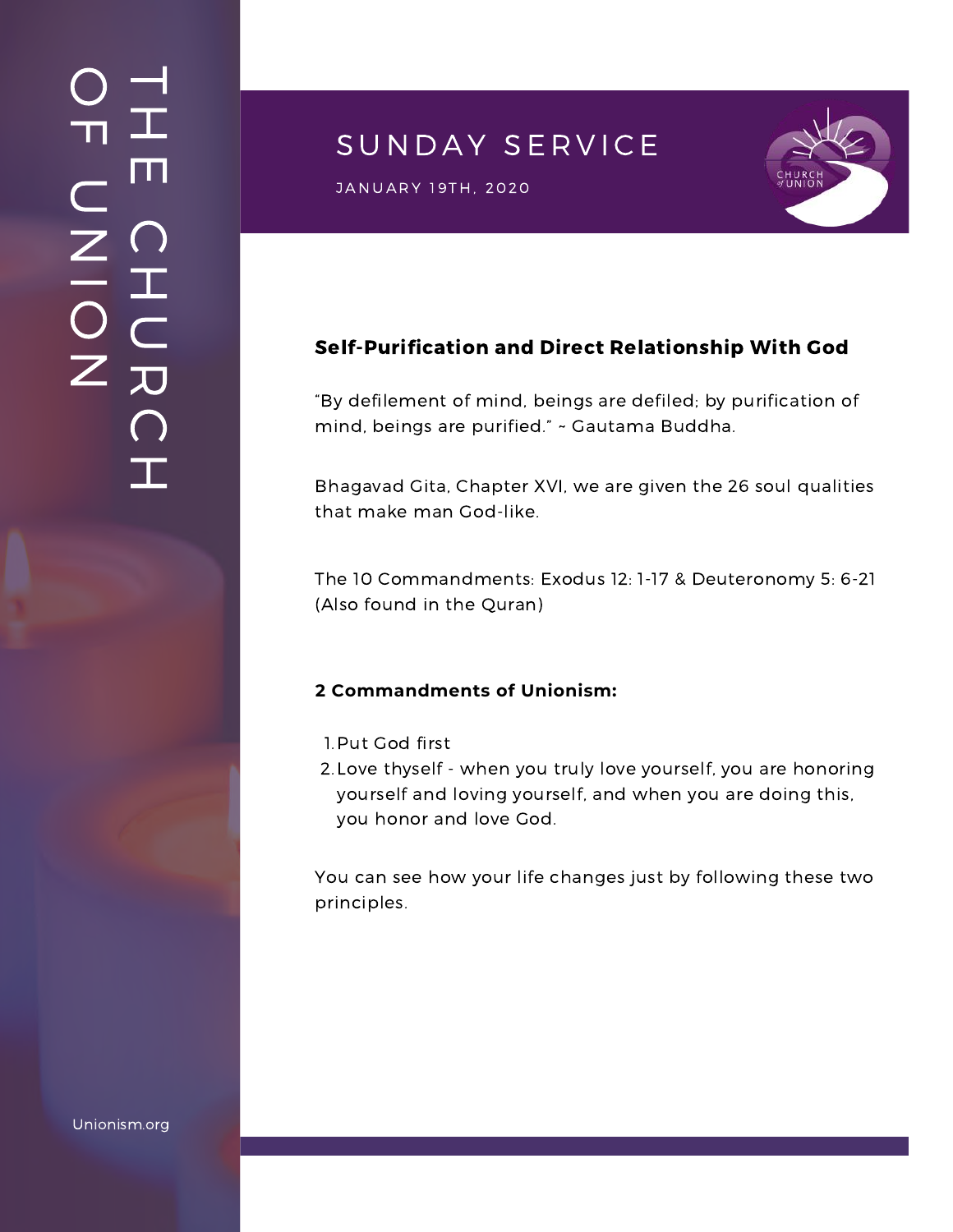## $\overline{\phantom{a}}$ H m.  $\bigcap$ H  $\subset$ 刀  $\bigcap$  $\mathbf{I}$  .  $\bigcirc$  $\blacksquare$  $\subset$  $\mathsf{Z}^+$ <u>In the Second Contract of the Second Contract of the International Second Contract of the International Second Contract of the International Second Contract of the International Second Contract of the International Second</u>  $\bigcirc$  $\mathsf{Z}^+$

## SUNDAY SERVICE





#### Opening Prayer by Jeff & Shaleia

I am the only child of God, forever part of Him.

I am created by Him in Perfection, and there I always remain.

My mind is my sanctuary where I keep His Holy Creation sacred.

I will only allow in His Voice. I will only accept His Word.

Today I will hear the Word of God.

I surrender myself to His Teachings through His Divine Channel.

I will honor what He has spoken and accept it as His Will.

I will be obedient to His Word, for this is my Salvation. In Christ's Name, Om Amen.